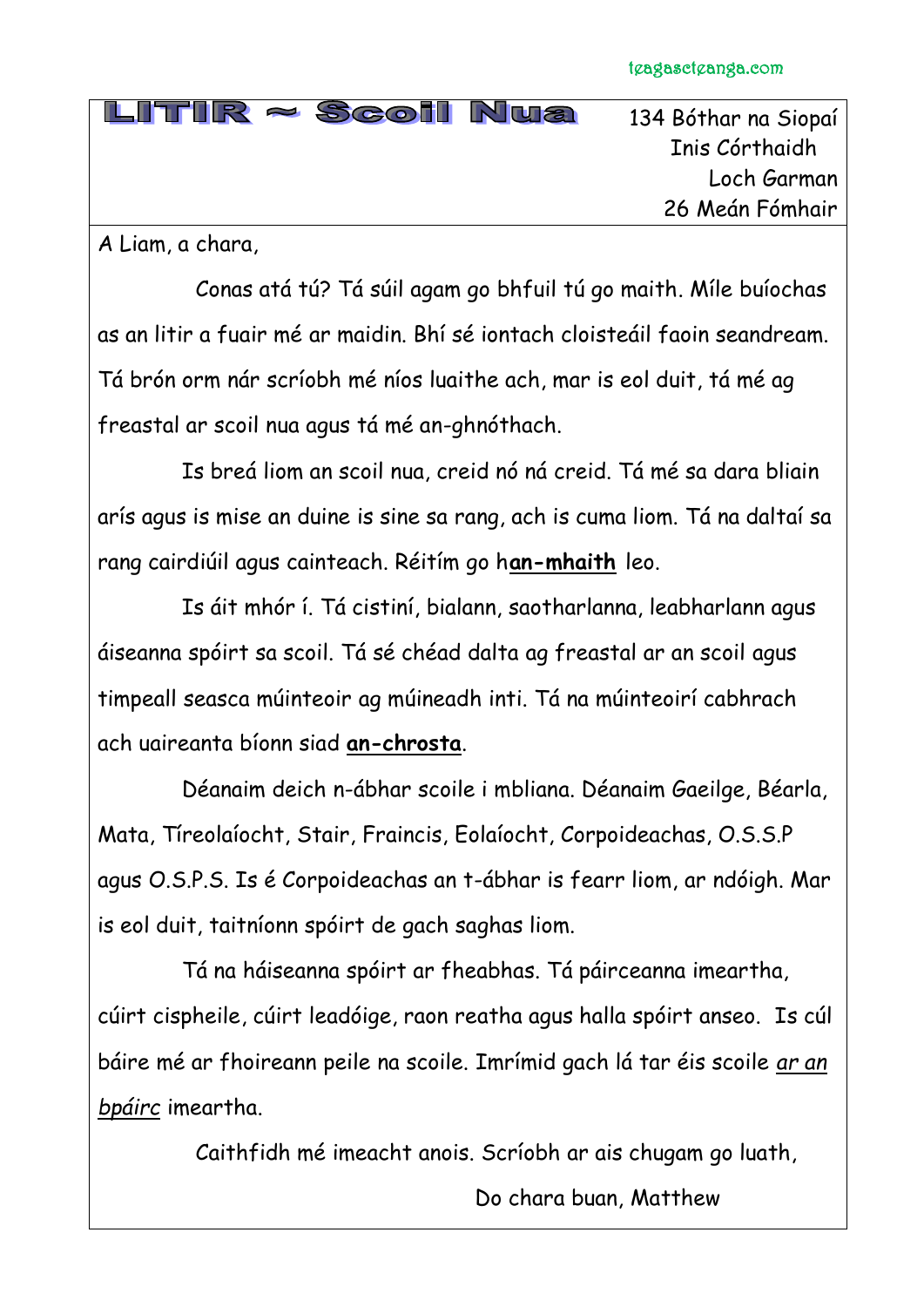| Toraíocht Nathanna Cainte agus Focal |
|--------------------------------------|
| Thank you for                        |
| sometimes they are very cross        |
| It was wonderful to hear about the   |
| I am in second year                  |
| believe it or not                    |
| I get on very well with them         |
| Every type of sport                  |
| Sports facilities                    |
| On the school team                   |
| My favourite subject                 |
| basket-ball court                    |
| I hope that you are                  |
| We play every day                    |
| As you know                          |
| This year                            |
| I have to go now                     |
| Write back to me soon                |
| pitches                              |
| attending the school                 |
| laboratories                         |